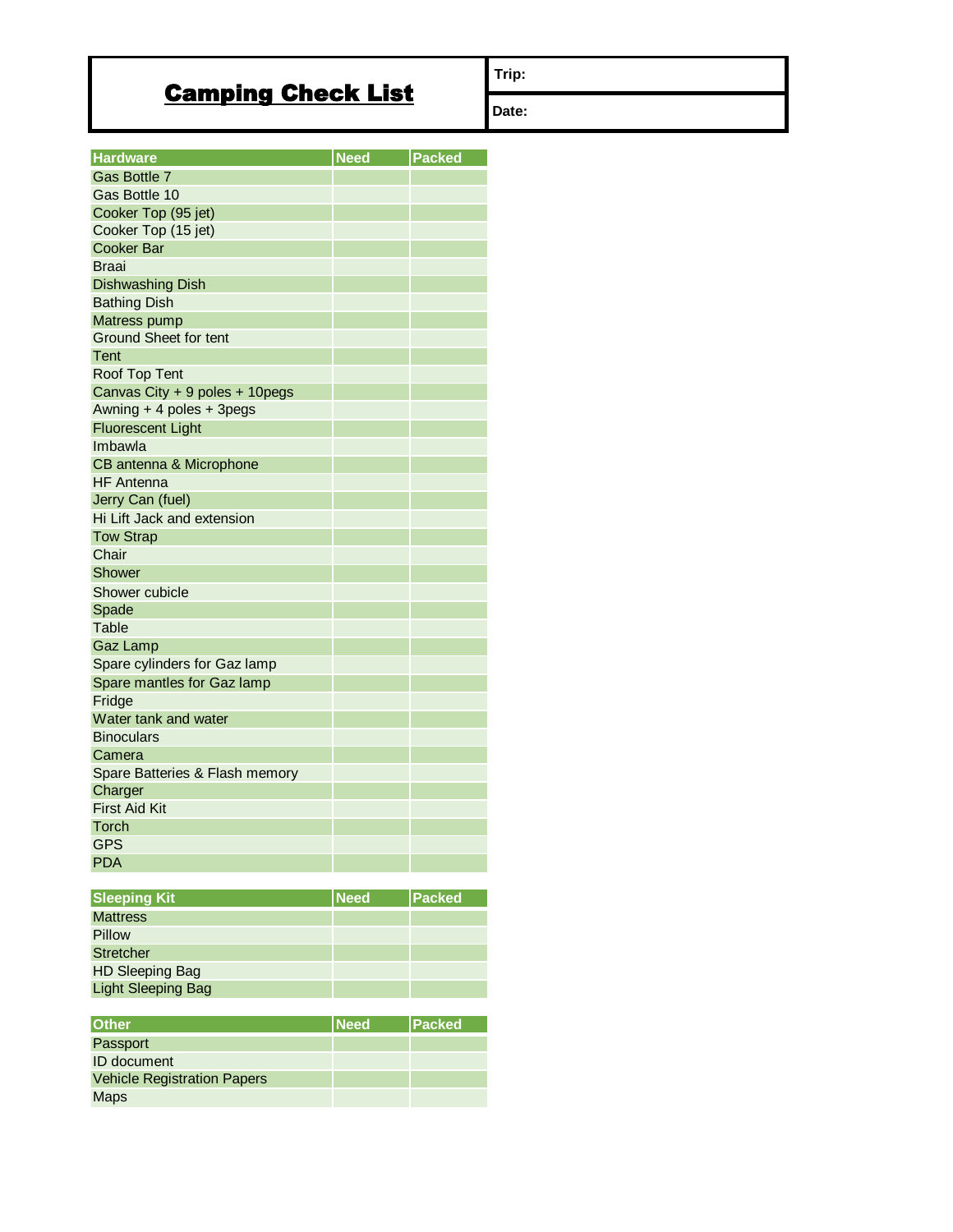| <b>Clothing</b>    | <b>Need</b> | <b>Packed</b> |
|--------------------|-------------|---------------|
| <b>Shirts</b>      |             |               |
| <b>Shorts</b>      |             |               |
| Longs              |             |               |
| <b>Jacket</b>      |             |               |
| <b>Balaclava</b>   |             |               |
| <b>Boots</b>       |             |               |
| <b>Toilet Bag</b>  |             |               |
| Soap               |             |               |
| <b>Slops</b>       |             |               |
| <b>Underpants</b>  |             |               |
| <b>Socks</b>       |             |               |
| <b>Hankies</b>     |             |               |
| <b>Beanie</b>      |             |               |
| Hat                |             |               |
| Jersey             |             |               |
| <b>Towel</b>       |             |               |
| Face cloth         |             |               |
| <b>Swim Trunks</b> |             |               |

| <b>Kitchen Box</b>   | <b>Need</b> | <b>Packed</b> |
|----------------------|-------------|---------------|
| <b>Large Plates</b>  |             |               |
| <b>Desert Spoons</b> |             |               |
| <b>Forks</b>         |             |               |
| Tea spoons           |             |               |
| <b>Mugs</b>          |             |               |
| <b>Bowls</b>         |             |               |
| <b>Table knives</b>  |             |               |
| <b>Glasses</b>       |             |               |
| Pan                  |             |               |
| Zims                 |             |               |
| Grater               |             |               |
| Toaster              |             |               |
| Large Pot            |             |               |
| <b>Small Pot</b>     |             |               |
| Kettle               |             |               |
| Wooden Spoon         |             |               |
| <b>Serving Spoon</b> |             |               |
| Sponge/Zim           |             |               |
| <b>Tin Opener</b>    |             |               |
| Sieve                |             |               |
| Washing up Soap      |             |               |
| <b>Drying Cloth</b>  |             |               |
| <b>Egg Lifter</b>    |             |               |
| Large knife          |             |               |
| <b>Gas Lighter</b>   |             |               |

| <b>Consumables</b>             | <b>Need</b> | <b>Packed</b> |
|--------------------------------|-------------|---------------|
| Tinned:                        |             |               |
| <b>Curried Fish</b>            |             |               |
| Peaches                        |             |               |
| Spaghetti                      |             |               |
| <b>Butter Beans</b>            |             |               |
| Sweet corn kernels             |             |               |
| <b>Bully Beef</b>              |             |               |
| <b>All Gold Ratatouille</b>    |             |               |
| All Gold Diced Indian Tomatoes |             |               |
| All Gold Tomato onion mix      |             |               |
| <b>Curried Veg</b>             |             |               |
| Marmalade                      |             |               |
| Fig jam                        |             |               |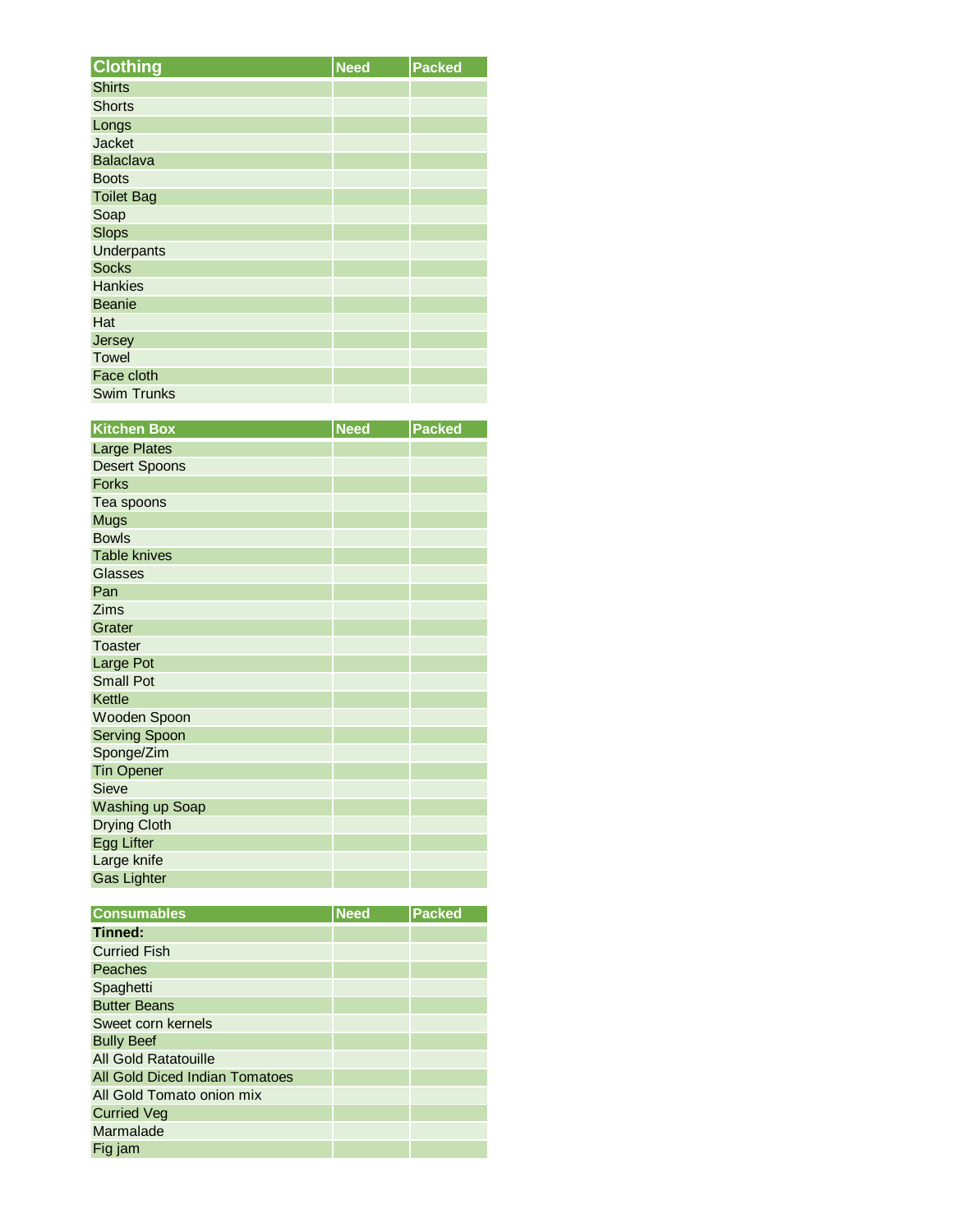| Packets:                 | <b>Need</b> | Packed        |
|--------------------------|-------------|---------------|
| <b>Rice</b>              |             |               |
| Flour self raising       |             |               |
| Macaroni                 |             |               |
| Sugar                    |             |               |
| Soup                     |             |               |
| Weetbix                  |             |               |
| Curry powder             |             |               |
|                          |             |               |
| <b>Booze:</b>            | <b>Need</b> | <b>Packed</b> |
| Coke 2 litre             |             |               |
| Sherry, Port, Hannepoort |             |               |
| <b>Beers</b>             |             |               |
| Jimmy's                  |             |               |
|                          |             |               |

| <b>Bottled:</b>     | <b>INeed</b> | <b>IPacked</b> |
|---------------------|--------------|----------------|
| <b>Tomato Sauce</b> |              |                |
| Olive oil           |              |                |

| Other:                 | <b>Need</b> | <b>Packed</b> |
|------------------------|-------------|---------------|
| Salt                   |             |               |
| Pepper                 |             |               |
| Coffee                 |             |               |
| Tea bags               |             |               |
| Chocolate              |             |               |
| Easy Oats              |             |               |
| <b>Biscuits</b>        |             |               |
| <b>Ultra Milk</b>      |             |               |
| <b>Ultra Custard</b>   |             |               |
| <b>Zip PlasticBags</b> |             |               |
| <b>Aluminum Foil</b>   |             |               |
| <b>Toilet Paper</b>    |             |               |
| <b>Bin liners</b>      |             |               |
| Fire wood              |             |               |
| Charcoal               |             |               |

| Snacks:            | <b>INeed</b> | <b>Packed</b> |
|--------------------|--------------|---------------|
| <b>Peanuts</b>     |              |               |
| Potato Crisps      |              |               |
| <b>Salty Craks</b> |              |               |
| Provita            |              |               |

| <b>Vegetables:</b> | <b>Need</b> | <b>IPacked</b> |
|--------------------|-------------|----------------|
| Tomatoes           |             |                |
| <b>Potatoes</b>    |             |                |
| <b>Onions</b>      |             |                |

| Cold Stuff:         | <b>Need</b> | <b>Packed</b> |
|---------------------|-------------|---------------|
| <b>Butter small</b> |             |               |
| Eggs                |             |               |
| Bacon pkts          |             |               |
| Cheese              |             |               |
| <b>Fresh Milk</b>   |             |               |

| <b>Meat:</b>     | <b>INeed</b> | <b>Packed</b> |
|------------------|--------------|---------------|
| <b>Wors</b>      |              |               |
| Chops            |              |               |
| Steak            |              |               |
| Mutton pieces kg |              |               |
| <b>Mince</b>     |              |               |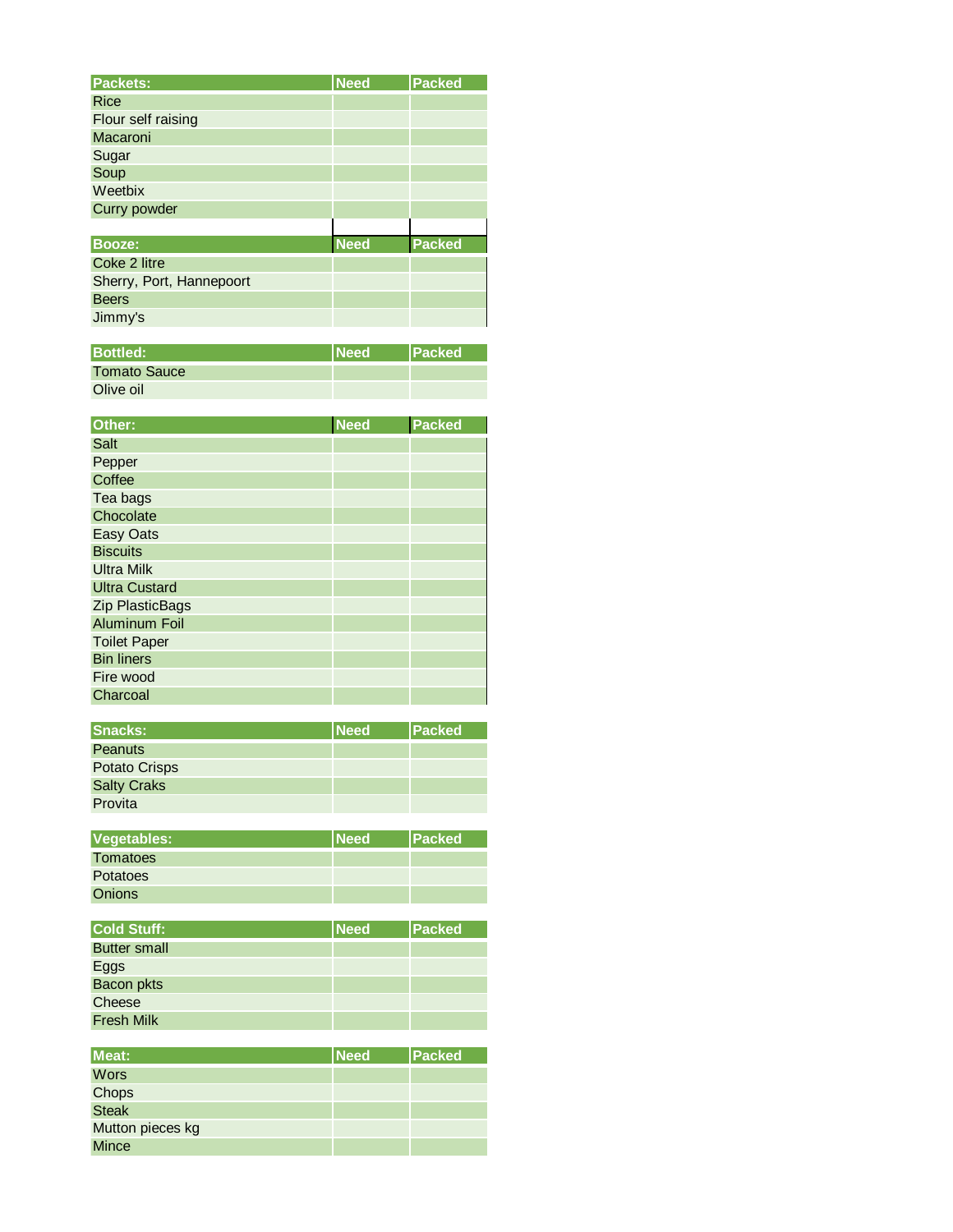| <b>Breads/Biscuits:</b>    | <b>INeed</b> | <b>Packed</b> |
|----------------------------|--------------|---------------|
| Sliced Bread (loaf)        |              |               |
| <b>Rusks</b>               |              |               |
| <b>Lemon Creams</b>        |              |               |
|                            |              |               |
| <b>Books</b>               | <b>Need</b>  | <b>Packed</b> |
| <b>Bird Book (Newmans)</b> |              |               |

Antelope of Southern Africa